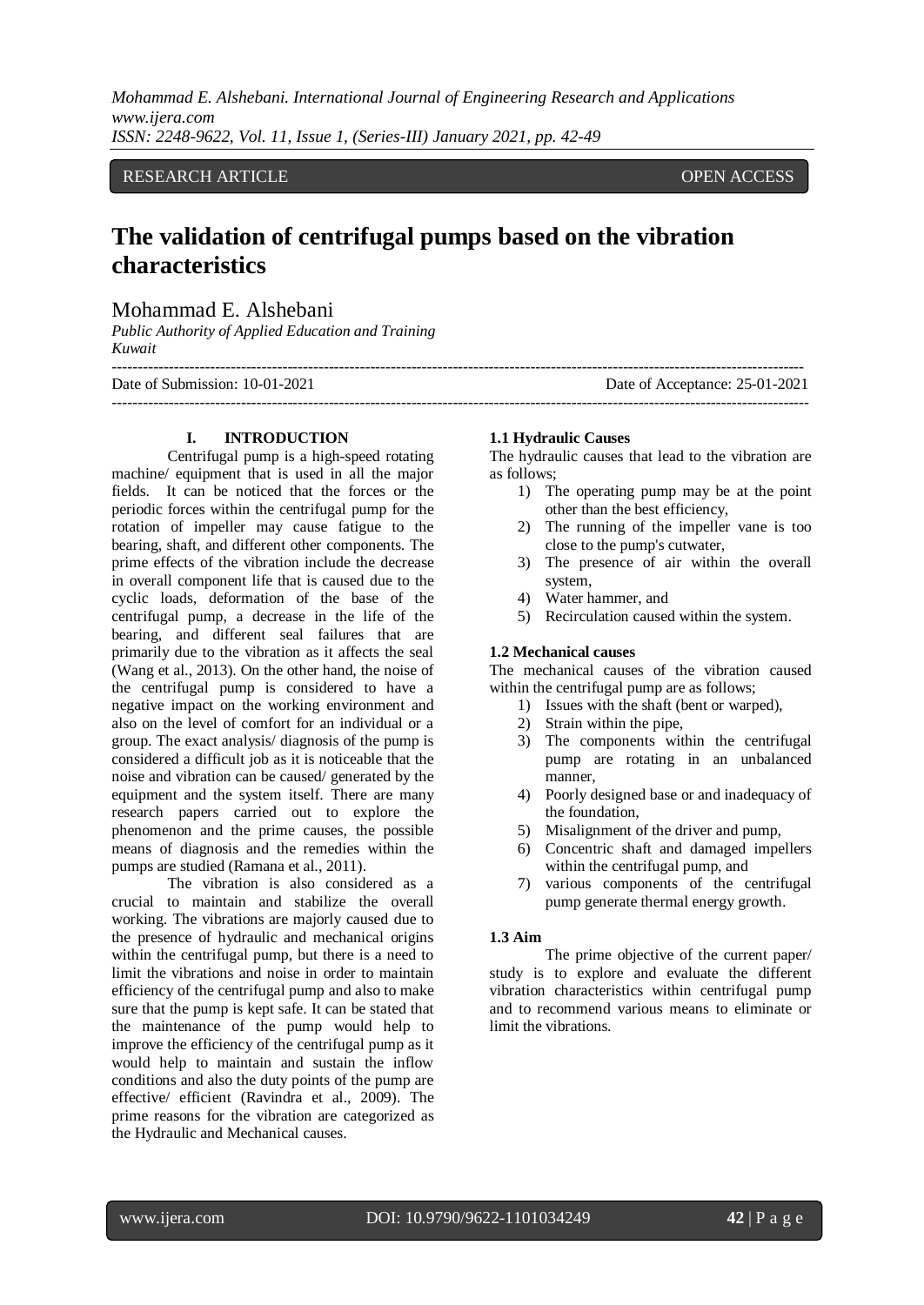# **II. LITERATURE REVIEW**



**Figure 1:** Main parts of the Centrifugal pump (Nuclear Power, 2017)

Naveen Varma et al., (2017) helps to provide a description of the behavior and characteristics of the centrifugal pump. The researchers state that the frequency mode of the centrifugal pump shapes and develops the corresponding frequency along with that, the shock, behavior (harmonic and random) are also shaped by the frequency mode of the pump. The shaft that is already mounted on the rotating impeller that is placed inside of a housing that allows to impart/generate energy and power to move the fluid. The centrifugal force is utilized by the pump right from the initial entry of fluid to the extraction of the fluid through the periphery on the rotating impeller. The whole phenomenon helps to convert the mechanical energy into kinetic energy (resulting from position and motion) that helps to shift the fluid to higher pressure and velocity areas. In the whole process there is a likelihood that vibrations may occur. It is necessary that the vibrations are noticed and concerned about as there are more chances that the vibrations could have a negative impact on the overall performance of the pump. The major effects of the vibration are that it causes the components of the centrifugal pump to get damaged or can even cause a reduction in the overall useful life of the components of the centrifugal pump. Mostly the maintenance of the components is incurred in order to prolong the overall useful life of the components and to manage the conditions in which the pump operates. As per Ramana Podugu el al., (2011) the Modal analysis is carried out for the centrifugal pumps and uses the FEM technology to analyze the assembly. The two tests namely the FEA and mathematical model are designed to test the casing of the centrifugal pump and on the other hand, the simulations are carried out to determine the natural frequency of the centrifugal pump. The frequency

determination is the first step to know the natural frequencies of the pump whereas, the later the vibration testing is carried out to know whether the centrifugal pump is efficient and in the best conditions. The vibration measurements for the pump are globally evaluated on the bearings on the vertical, horizontal, and axial directions (with the help of BUMP test). The analysis of the resonance is also carried out from the outcomes of the natural frequencies and resonance. Adequate swiftness to the centrifugal pumps is provided in order to ensure that the first or initial frequency is raised / increased. Later the FEA test is applied and the researchers explain that the level of frequencies for the centrifugal pump is visible due to the fact that swiftness of the pump is increased. This results in maintaining and further improving the overall characteristics of the centrifugal pump.

The analysis of the vibration and the noise that is generated by the centrifugal pumps is effectively studied by Ravindra et al., (2009). The researcher also tries to determine and derive the information on determining the causes of the vibration and noise. The researchers determine that there are two main types of causes of vibration in the centrifugal pump known as the mechanical and hydraulic causes. There is a must that the source of the issues or vibration is known prior to evaluating and testing for the measurement of the vibration. It is also important to know the exact location of the vibration in the centrifugal pump. As per the researchers the measurement of vibration data is carried out with the help of vibration spectrum. It is carried out for individual source of vibration and all the sources are analyzed using the vibration spectrum individually. The researchers further state that the overall procedure and process is helpful to ensure higher level of efficiency and performance of the centrifugal pump and therefore, also raise the point of view that effective use of techniques and proper implementation is a must to ensure long lasting and accurate outcomes. The researchers state that the diagnosis analysis can help to provide reliable and long-lasting effectiveness of the components and the overall centrifugal pump.

Michael Tompkins et al., (2016) uses the FEA (Finite Element Analysis) software to determine and evaluate the first natural frequency of the centrifugal pump, further more the researchers make adjustmetns to the overall system and making sure that the modifications are well incorporated to ensure that the resonance is avoided. Tsukamoto & Ohashi, (2000) carried out an experimental as well as theoratical study to determine and analyse the characteristics of the centrifugal pump from the initial rapid acceleration stage to the final speed. The researchers make use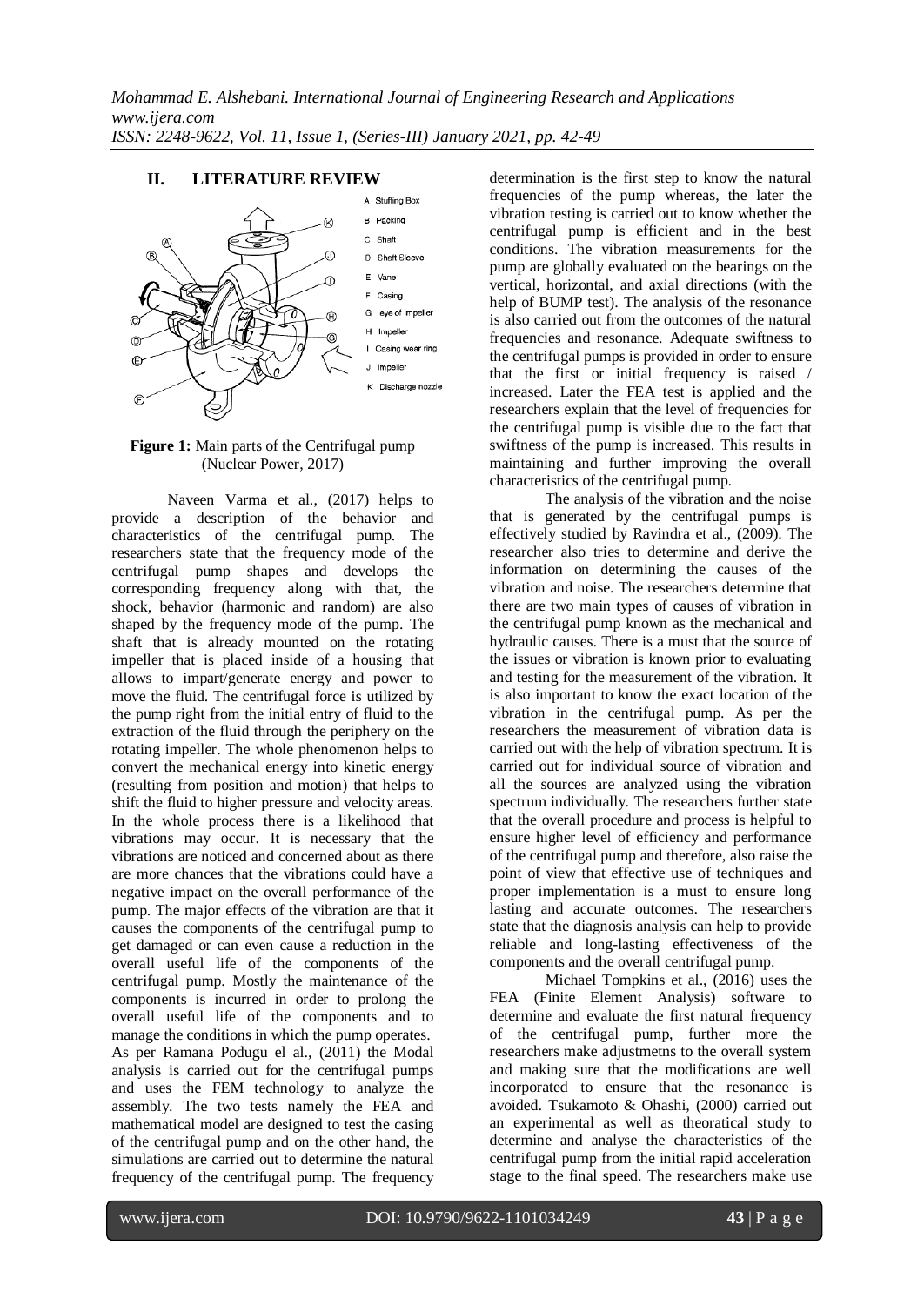of the calcualtions for flow rate, rotataional speed, and total pressure generated from different start up centifugal pumps. The researcher uses the experiments and then compares and contrasts the outcomes of both the analysis to get a more accurate adn knowledgeable outcomes. Sakthivel et al., (2010) study the monoblack pumps (centrifugal pumps) that are purely and globally used in a number of applications (Muralidharana et al., 2014). The researchers state that the monoblack centrifugal pumps are of critical importance and therefore, the analysis and monitoring of its efficiency is highly recommended. The monitoring of the centrifugal pump based on the vibration is essentially required along with that the researchers state that the use of machine learning approaches to monitoring are significantly getting popularity. The researcher highlight the improtance of using C4.5 decision tree algorithm for the analysis and diagnosis of fault with the help of statistics and vibrational signials for both the faulty as well as good conditions.

Ming et al., (2017) highlights the importance of bearing faults and state that these are considered as one of the prime reasons that causes the breakdown of the centrifugal pumps mostly the multistage centrifugal pumps. The researchers contributed to providing a novel method/model for analysing the rolling bearing faults that are primarily based on the decoposition of the variational mode. The analysis of the data for the research that is compared and contrasted helps to determine that The VMD and EMD are compared and the results who that VMD can easily and accurately analyse and predict the bearing fault with the use of modeling simulations and vibrations and also the practical signals for vibrations. The analysis of the overall data helps to confirm that the model develoepd by the researchers is highly effective and can be used to diagnose the rolling bearing faults of the centrifugal pumps.

# **III. METHODOLOGY**

The methodology for the given research is devised to ensure that the aims and objective of the research are kept as the prime focus and methodological underpinnings are used to reach to the desired results and outcomes. The prime aim of the study is to determine and study the different characteristics of the vibration for the centrifugal pump. To study the characteristics of the vibration the researcher builds a methodology in which the researcher can test and examine the parameters of vibration including the acceleration amplitudes and the fundamental frequency with the help of Hammer test. The researcher not only wants to analyze the centrifugal pump but also aims to provide with the possible recommendation on the best possible means to reduce the level of vibration in the short as well as the long run. The researcher aims to use a model that fits the analysis a run the model with the use of CATIA V5 and/or any other relevant software. Finally, the researcher also aims to use ANSYS software to analyze the model that is prepared to test the vibration parameters.

#### **3.1 Basic Measurements for Vibrations**

The basic measurement of the vibrations is carried out for a centrifugal pump without any isolator, the details are as follows;

#### **3.1.1 Frequency**

The basis for measurement specifically used for the current study firstly, include the frequency as per the direction of the measurement. The results obtained for a base centrifugal pump that is without any isolator helps to develop a base for the current paper. The results for the frequency with respect to direction of measurement helps to identify that the three acceleration measurements include the Vertical acceleration (278.4 Hz), axial acceleration (425 Hz), and the transverse acceleration (277 Hz). The results are shown in the Figure 1 (in appendix 1).

| <b>Direction of</b>  | <b>Frequen</b> |
|----------------------|----------------|
| measurement $cy(Hz)$ |                |
| Vertical             | 278.4          |
| Axial                | 425            |
| <b>Transverse</b>    | 277            |
|                      |                |

**Table 1:** Frequency

The analysis of different isolators and their respective frequencies would be tested against the base frequency and the isolator with highest level of frequency would be highlighted and determined as the best possible fit to maintain and manage the vibration of the centrifugal pump.

#### **3.1.2 Acceleration Amplitude**

The other basis for the analysis is the acceleration amplitude for the isolators and the current analysis of the base (i.e. without any isolator) is presented in Figure 2 (in appendix 2). The results of the acceleration amplitude help to provide a detail that a centrifugal pump without any isolator has a vertical acceleration of 10.28  $(m/s<sup>2</sup>)$ , axial acceleration of 0.432  $(m/s<sup>2</sup>)$ , and transverse acceleration of 12.5  $(m/s<sup>2</sup>)$ .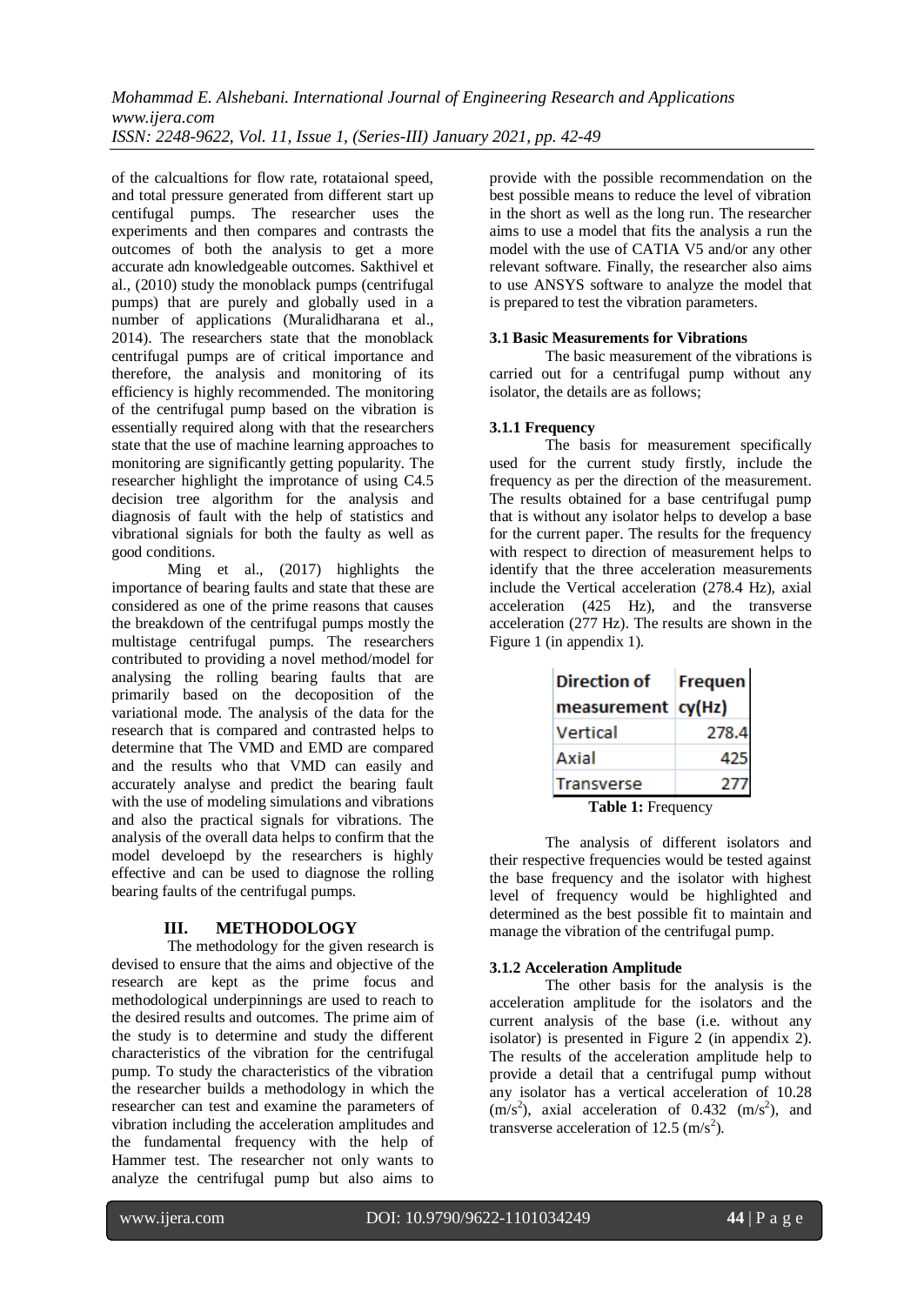| <b>Direction of</b> | Acceleration<br>measurement Amplitude(m/s^2) |
|---------------------|----------------------------------------------|
| Vertical            | 10.28                                        |
| Axial               | 0.43                                         |
| <b>Transverse</b>   | 12.5                                         |

**Table 2:** Acceleration Amplitude

The analysis of different types of isolators would be undertaken and the isolator with minimal level of acceleration amplitude would be considered as the most suitable isolator to limit or reduce/avoid the vibration issues within the centrifugal pumps.

#### **3.2 Methodology to Reduce the Vibration**

It is known that the vibration issues can be minimized in most of the practical situations and there is no specific measurement or tool to eliminate the level of vibration or the causes behind the initiation of vibrations within the centrifugal pump (Kothale et al., 2018). There are a number of measurements or methods to limit/ reduce the vibrations and the most common and widely used ones are as follows;

- o The use of specific measures to limit or control the natural frequencies. It would lead to a possible limit/ reduction of the resonance with respect to the external factors.
- o Use of energy or damping dissipating instrument. It would help to prevent too much response of the overall centrifugal pump/ system in presence of resonance.
- o The use of vibration isolators is done to ensure that the transmission with respect to excitations can be reduced from a part to another/ different part of the centrifugal pump.
- o The use of auxiliary mass neutralizer also known as the vibration absorber is also beneficial to reduce the overall response levels for the mechanism/ system.

From the prime methods used globally to reduce vibrations the researcher aims to use the method in which an isolator is used to limit the transmission or to control the level of vibrations. For that purpose, the researcher uses four (4) different isolators including the 2.5' diameter circular isolator, Grooved isolator, Tapered isolator, and 1.5' diameter circular isolator. The figures of the four isolators used for the analysis are as provided under.



**Figure 2:** 2.5' diameter circular isolator



**Figure 3:** Grooved isolator



**Figure 4:** Tapered isolator



**Figure 5:** 1.5' diameter circular isolator

#### **3.2.1 Results from the experimentation**

The experimentation carried out by the research is beneficial to understand the specification of the system as well as the insights from the system. The researcher aims to test the system with the help of linear parameters, and it is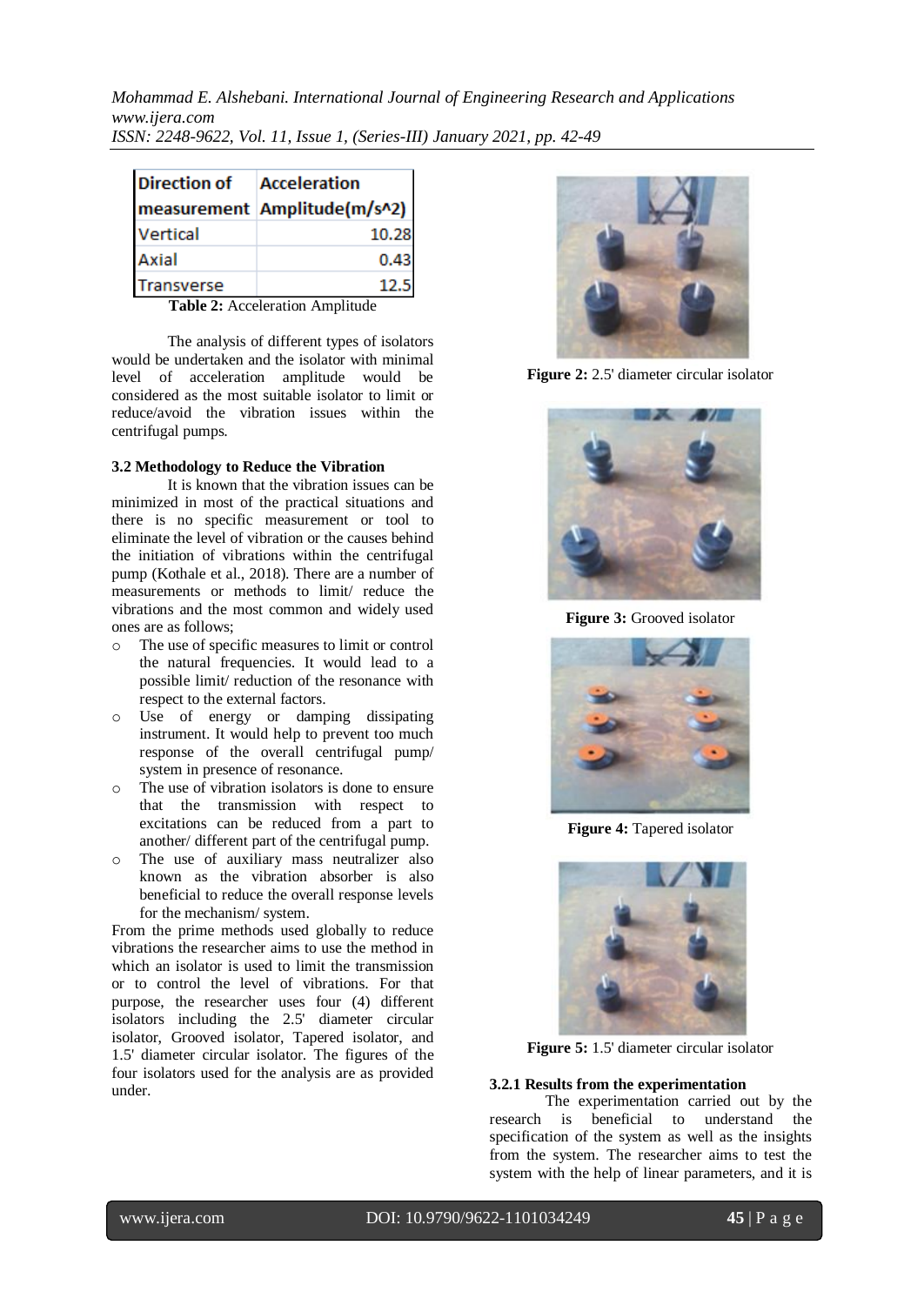necessary according to the researcher to test and run experiments to analyze the theoretical behavior.

### *3.2.1.1 Results for Vibration*

The researcher as stated previously uses the three directions of vibration measurements including the vertical, axial, and the transverse. The vibration spectrum is used for the current assessment. The vibration spectrum is a core or basic method used to display and represent the data for vibration in order to reach to specific outcomes, it helps to show the result in frequency domain. The results show the frequency that represents the vibration cycles within the specific period of time of the system. The representation with the help of vibration spectrum is considered effective as there are representations of the vibrations as per the time unit that are hidden, and it is considered as a best tool to monitor the vibrations of the system. There are a number of forms of representing the data using vibration spectrum, but the researcher uses the Fast Fourier Transform to represent the vibration data and outcomes of the analysis.

## *3.2.1.2 The outcomes of the Hammer Test*

The Hammer test is undertaken to determine the natural level for frequencies for all the four isolators individually. The four isolators used by the researcher have their own individual characteristics for the level of vibration, and therefore, individual levels of vibrations are determined to make sure that the outcomes are more relevant and accurate. The test used to analyze the isolators individually is the Hammer test, that is widely used to determine and conclude on the possible frequency for the four isolators one by one. The final outcome of the Hammer test is based on the finding that the isolator with lowest level of acceleration amplitude and highest level of first fundamental frequency would be considered as the most promising isolator to limit the vibration along with improving the overall level of efficiency and limiting or avoiding the resonance for the system. A 10 Kg is suspended on each isolator in order to get the outcomes for the first fundamental frequency and the researcher uses a small test setup to undertake the overall analysis. The outcomes of the analysis and experiment are provided within the results section of the research.

# **IV. RESULTS**

The analysis of the data with the help of vibration measurements (acceleration amplitude for different types of isolators) with respect to the vertical, axial, and transverse acceleration. The baseline isolator that is 2.5' diameter circular isolator shows the minimal level of vibrations

whereas, the level of first fundamental frequency is low for the isolator. The values for Groove round isolator for vibration measurements is also low whereas, the total first fundamental frequency for the same isolator remains the highest compared to the rest. On the basis of that it can be stated that the best possible isolator that can help to reduce the vibration levels as well as to improve or accelerate the fundamental frequency for the centrifugal pumps is Groove round isolator.

### **4.1 Acceleration amplitudes for Types of Isolators**

The analysis of the acceleration amplitude for a centrifugal pump without isolator, 2.5' diameter in circular, Groove round, tapered round, and 1.5' diameter in circular is carried out to determine the impact of all mentioned types of isolators on the centrifugal pump's acceleration amplitude. The results are shown in Figure 7 (appendix 3). The analysis of the given types of isolators help to provide with a result that the centrifugal pump without an isolator shows a very high vertical acceleration, a lower axial acceleration, and high transverse acceleration and therefore, it can be stated that the overall acceleration amplitude for the centrifugal pump without an isolator is high which may cause the pump to vibrate and create issues in the later part of its useful life.

On the other hand, the 2.5' diameter circular isolator shows a moderate to high vertical acceleration, a low axial acceleration, and a low transverse acceleration. On the basis of the figures and results it can be stated that the vertical acceleration for the pump is low when compared to the centrifugal pump without isolator. Therefore, overall acceleration amplitudes for the 2.5' diameter circular isolator shows a moderate acceleration and the higher value for vertical acceleration helps to understand that the pump can have vibration issues in the later part of the useful life.

|                                                                | <b>Vertical</b> | <b>Axial</b> | <b>Transverse</b> |  |
|----------------------------------------------------------------|-----------------|--------------|-------------------|--|
| Type of Isolators   Acceleration   Acceleration   Acceleration |                 |              |                   |  |
| <b>Without Isolator</b>                                        | 10.28           | 0.43         | 12.5              |  |
| 2.5" dia. Circular                                             | 4.48            | 1.17         | 1.67              |  |
| <b>Grooved Round</b>                                           | 3.5             | 7.33         | 1.58              |  |
| <b>Tapered Round</b>                                           | 17.8            | 3.56         | 6.56              |  |
| 1.5" dia. Circular                                             | 10.2            | 0.88         | 3.67              |  |
| <b>Table 3:</b> Acceleration amplitudes for Types of           |                 |              |                   |  |

#### Isolators

The analysis of the figures/ values for acceleration for the Groove round isolator helps to depict that the vertical acceleration of the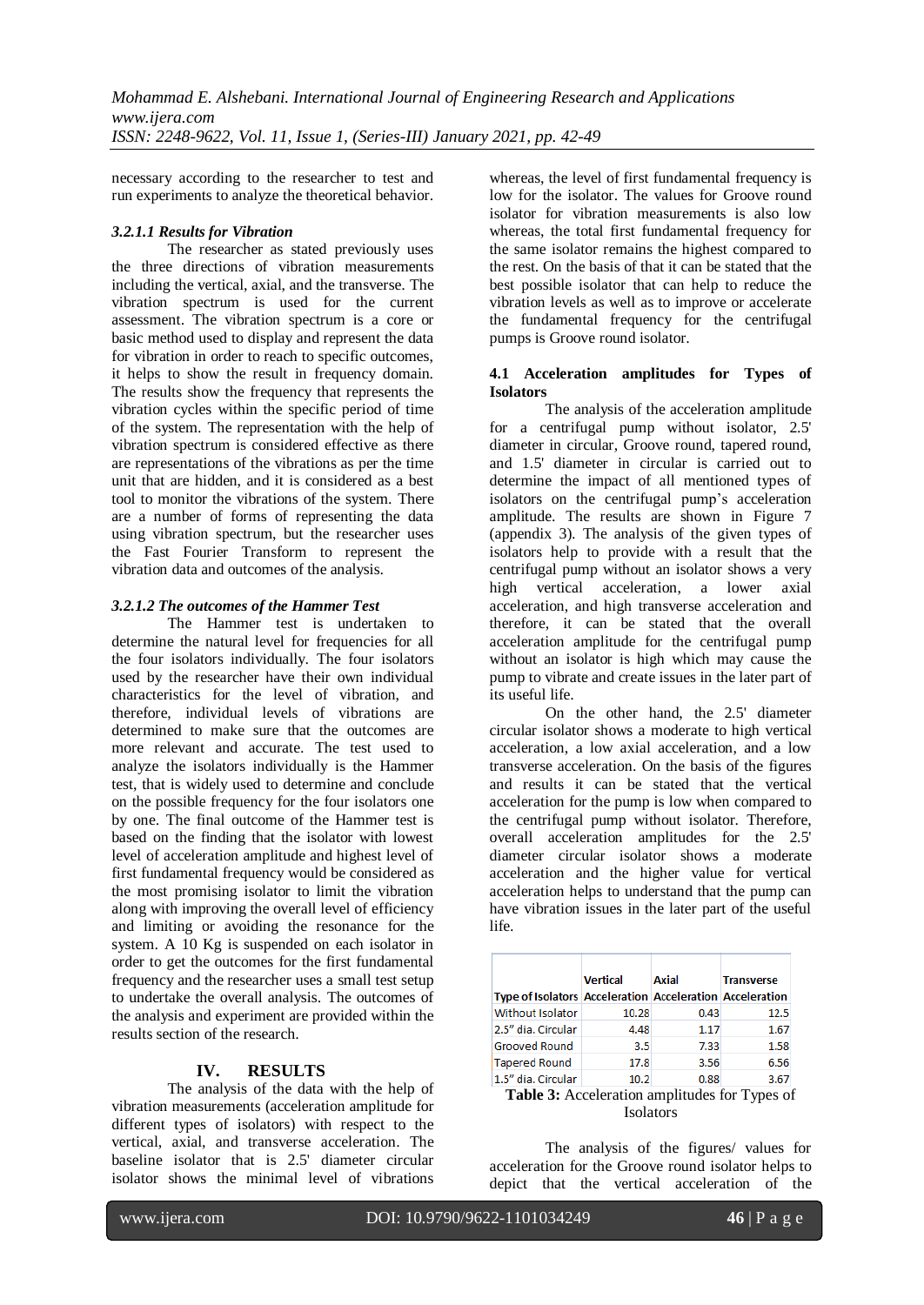centrifugal pump remains lower, the axial acceleration is on the higher side which is not as important for the efficiency of the pump, and the transverse acceleration of the pump remains on the lower side. The analysis can help to conclude that the overall acceleration level of the centrifugal pump with the use of Groove isolator is low to medium which is effective.

The Tapered round isolator and the respective values of acceleration (i.e. vertical, axial, and the transverse) help to conclude that the acceleration amplitude is on the higher side as the vertical acceleration is 17.8 and the transverse acceleration for the pump is 6.56 both representing a more likelihood of future vibration issues of the centrifugal pump.

Finally, the analysis of the 1.5' diameter circular isolator helps to provide with a detail that the vertical acceleration is 10.2 (i.e. high) whereas, the values for axial acceleration (0.88) is considered low, and the transverse acceleration for the centrifugal pump is low to moderate (i.e. 3.67). The results of the overall analysis help to predict that the use of Groove round isolator is most beneficial for the centrifugal pump in order to limit the acceleration amplitude which may eventually lead to less likelihood of issues of vibration.

#### **4.2 First Fundamental Frequency Hz**

The analysis of the first fundamental frequency in Hz for the centrifugal pumps with different types of isolators help to provide with a description of the efficiency of the isolators in generating power that can lead to higher performance. The value for 2.5' diameter circular isolator, Groove round isolator, Tapered round isolator, and 1.5' diameter circular isolator. The graphical representation of the analysis is in Figure 8 (appendix 4). The analysis is beneficial to highlight the individual first fundamental frequencies and based on the values presented in Table 2 it can be stated that the highest value for the first fundamental frequency for the Groove round isolator is higher as compared to the three other isolator types (i.e. 134.27 Hz). The values for 2.5' diameter circular isolator are 62.25, for Groove round isolator 134.27, Tapered round isolator shows a value of 68.35, and the value of first frequency for 1.5' diameter circular isolator is 113.52 respectively.

|                                         | <b>First</b>       |  |  |
|-----------------------------------------|--------------------|--|--|
|                                         | <b>Fundamental</b> |  |  |
| <b>Types of Isolator Frequency Hz</b>   |                    |  |  |
| 2.5" dia. Circular                      | 62.25              |  |  |
| <b>Grooved Round</b>                    | 134.27             |  |  |
| <b>Tapered Round</b>                    | 68.35              |  |  |
| 1.5" dia. Circular                      | 113.52             |  |  |
| Table 4: First Fundamental Frequency Hz |                    |  |  |

The analysis helps to provide a conclusion that Groove round isolator is highly preferable when it comes to first fundamental frequency in Hz followed by 1.5' diameter circular isolator, tapered round isolator, and 2.5' diameter circular isolator.

## **V. CONCLUSION**

- o The analysis of the data with the help of specified data analysis techniques say for, the study of different types of mechanical/ industrial isolators that are used to limit the centrifugal pumps vibrations. The isolators studied within the study are circular and are analyzed with two different diameters, these include the Groove and tapered isolators. The analysis of the two types of isolators help to provide with a conclusion that the use of Groove isolators provides with a better outcome. The use of Groove isolators helps to limit the vibration acceleration amplitude, the vibration acceleration without the use of isolators is higher as compared to the same centrifugal pumps with Groove isolators.
- o The use of the hammer test for centrifugal pump and specifically for the Groove isolators help to identify that the use of Groove pump helps to improve the fundamental frequency of the pump that results in ensuring that the resonance condition in the later stages can be avoided.
- o The overall analysis of the data and the isolators help to identify that the use of Groove isolators help to limit the resonance conditions and also the vibration acceleration amplitude and therefore, these must be used to reduce the overall level of vibration in the centrifugal pump.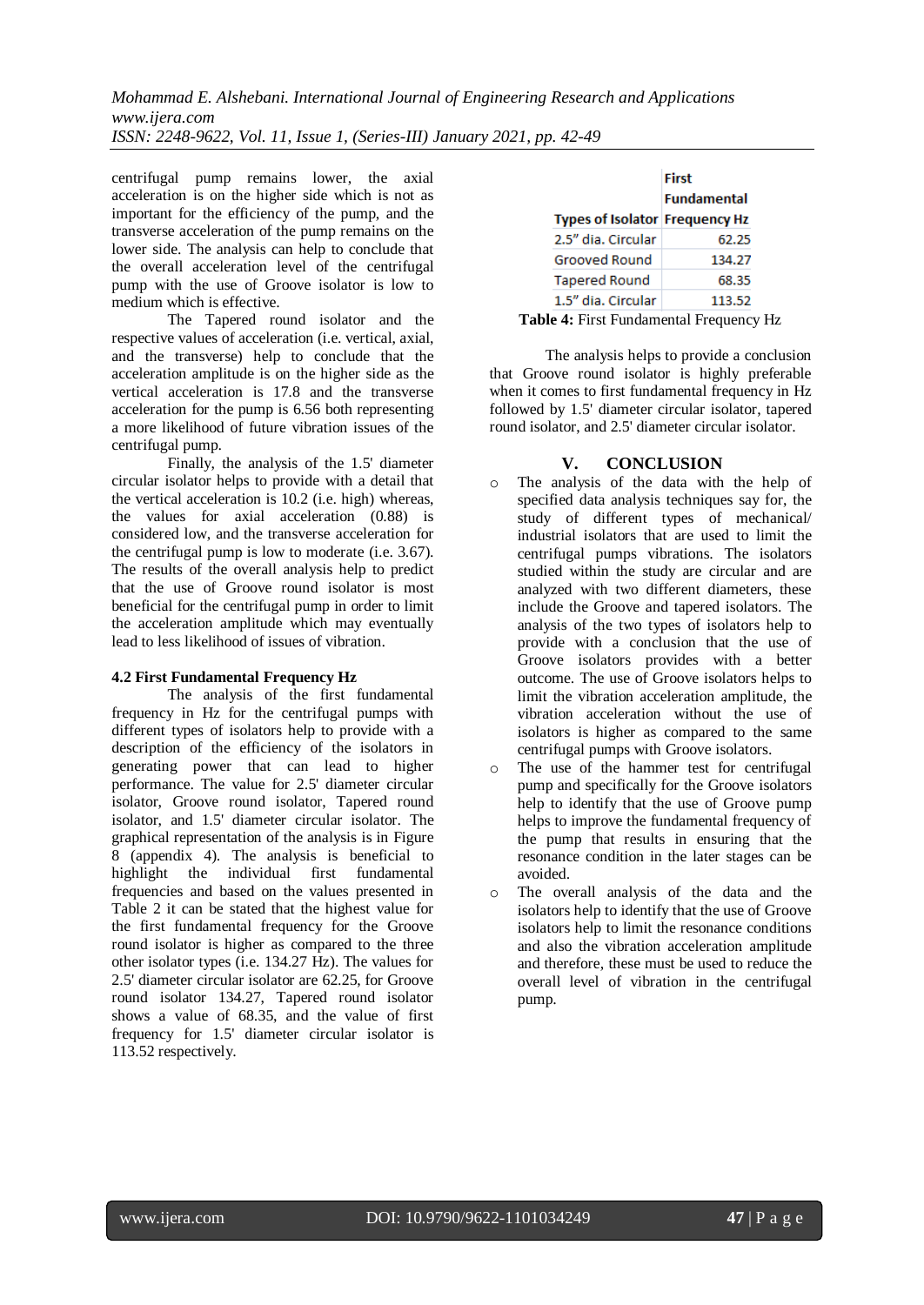#### **REFERENCES**

- [1]. Kothale, S.S., Joshi, P.G.S. & Naik, P.D.V.R., 2018. Experimental validation of vibration characteristics of selected centrifugal pump. International Research Journal of Engineering and Technology (IRJET), 05(01), pp.1312-15.
- [2]. Michael Tompkins, Robert Stakenborghs & Gregory Kramer, 2016. Use of FEA software in evaluating pump vibration and potential remedial actions to abate resonance in industrial vertical pump/motor combinations. Charlotte, North Carolina: 24th International Conference on Nuclear Engineering.
- [3]. Ming, Z., Zhinong, J. & Kun, F., 2017. Research on variational mode decomposition in rolling bearings fault diagnosis of the multistage centrifugal pump. Mechanical Systems and Signal Processing, 93(1), pp.460-93.
- [4]. Muralidharana, V., Sugumaran, V. & Indira, V., 2014. Fault diagnosis of monoblock centrifugal pump using SVM. Engineering Science and Technology, an International Journal, 17(3), pp.152-57.
- [5]. Naveen Varma, K. et al., 2017. Vibration Analysis of a Centrifugal Pump. International Research Journal of Engineering and Technology (IRJET), 4(3), pp.1582-88.
- [6]. Nuclear Power, 2017. Main Parts of a Centrifugal Pump - Nuclear Power. [Online] Available at: https://www.nuclearpower.net/nuclear-engineering/fluiddynamics/centrifugal-pumps/parts-ofcentrifugal-pump/ [Accessed 26 August 2019].
- [7]. Ramana Podugu, J., Suresh Kumar, B.V.M. & Syam Kumar, N., 2011. A modal approach for vibration analysis and condition monitoring of a centrifugal pump. International Journal of Engineering Science and Technology (IJEST), 10(2011).
- [8]. Ramana, P., Suresh, K., Murthy, R.B.V. & Syam, K.N., 2011. A modal approach for vibration analysis and condition monitoring of a centrifugal pump. International Journal of Engineering Science and Technology (IJEST), 3(8), pp.6335-44.
- [9]. Ravindra, B., Rajashri, P. & Kedar, K., 2009. Vibration and Noise in Centrifugal Pumps - Sources and Diagnosis Methods. Paper Ref: S1163\_P0437. Portuga: International Conference on Integrity, Reliability and Failure, Porto/Portuga.
- [10]. Ravindra, B., Rajashri, P., Khanzode, K. & Ltd., K.B., 2009. Vibration and noise in centrifugal pumps-sources and diagnosis methods. Porto: Paper Ref: S1163\_P0437 20-24 3rd International Conference on Integrity, Reliability and Failure.
- [11]. Sakthivel, N.R., Sugumaran, V. & Babudevasenapati, S., 2010. Vibration based fault diagnosis of monoblock centrifugal pump using decision tree. Expert Systems with Applications, 37(6), pp.4040-49.
- [12]. Tsukamoto, H. & Ohashi, H., 2000. Transient Characteristics of a Centrifugal Pump During Starting Period. Journal of Fluids Engineering, 104(1), pp.6-13.
- [13]. Wang, Y. et al., 2013. Effects of vane wrap angle on flow induced vibration and noise of centrifugal pumps. Transactions of the Chinese Society of Agricultural Engineering, 29(1), pp.72-77.



**Figure 6:** Frequency

**Appendices**